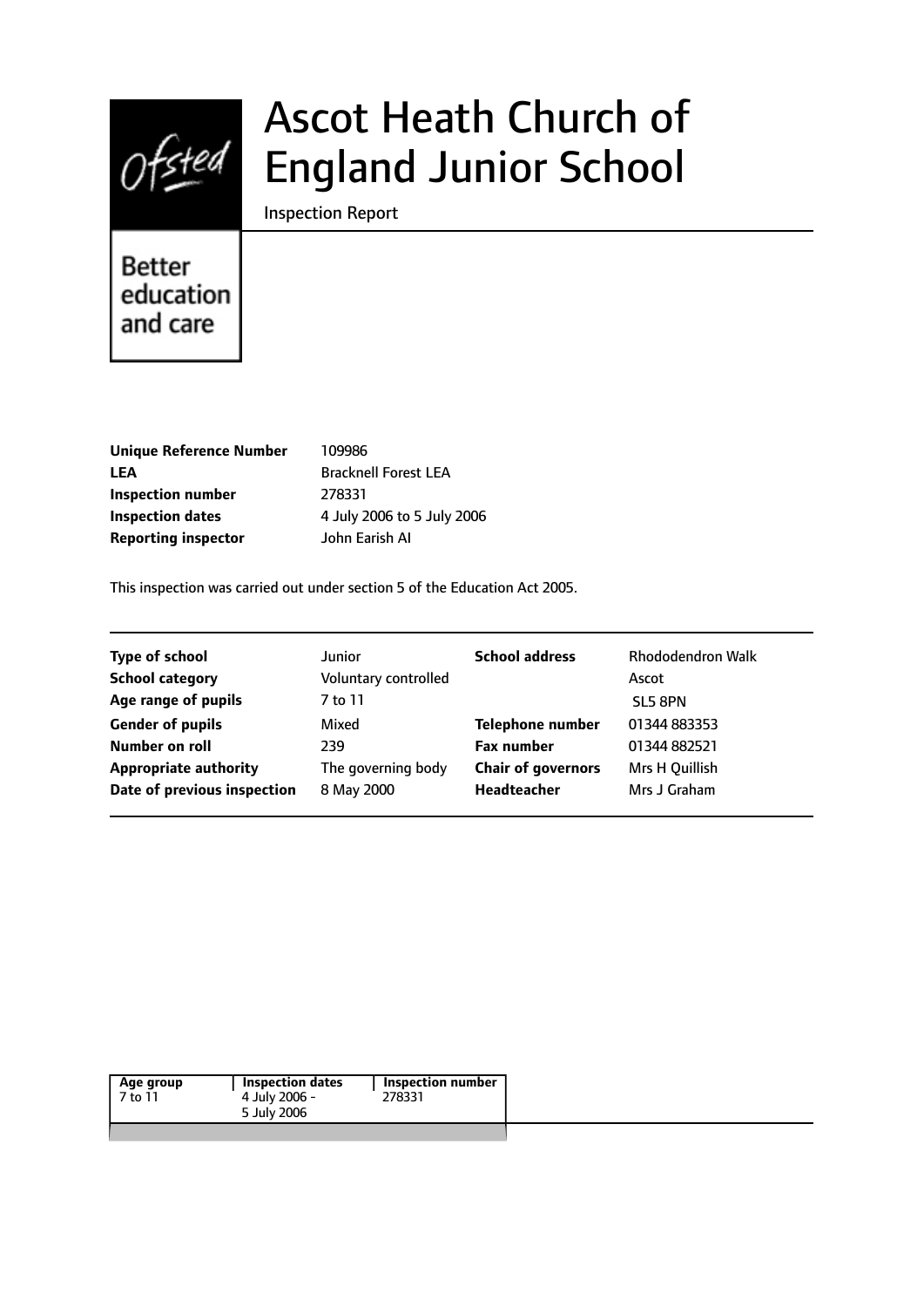© Crown copyright 2006

#### Website: www.ofsted.gov.uk

This document may be reproduced in whole or in part for non-commercial educational purposes, provided that the information quoted is reproduced without adaptation and the source and date of publication are stated.

Further copies of this report are obtainable from the school. Under the Education Act 2005, the school must provide a copy of this report free of charge to certain categories of people. A charge not exceeding the full cost of reproduction may be made for any other copies supplied.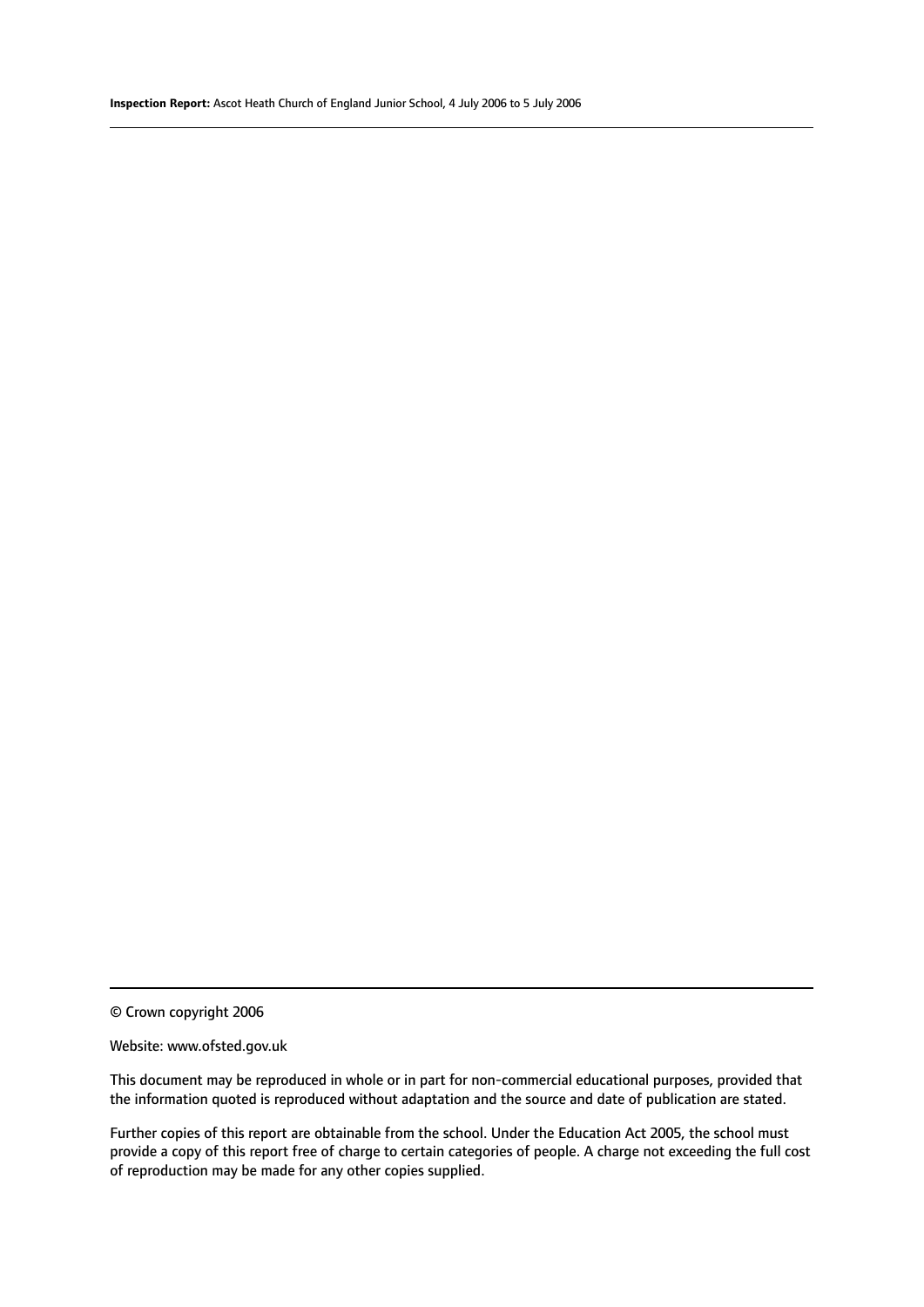# **Introduction**

The inspection was carried out by two Additional Inspectors.

# **Description of the school**

Ascot Heath is a very popular junior school in North Ascot. The school serves families from a variety of social backgrounds, with many pupils from relatively advantaged homes. Almost all are of White British heritage. The proportion of pupils eligible for free school meals is well below the national average. The proportion of pupils with learning difficulties and disabilities is above that found nationally. Two children have statements of special educational need.

### **Key for inspection grades**

| Outstanding  |
|--------------|
| Good         |
| Satisfactory |
| Inadequate   |
|              |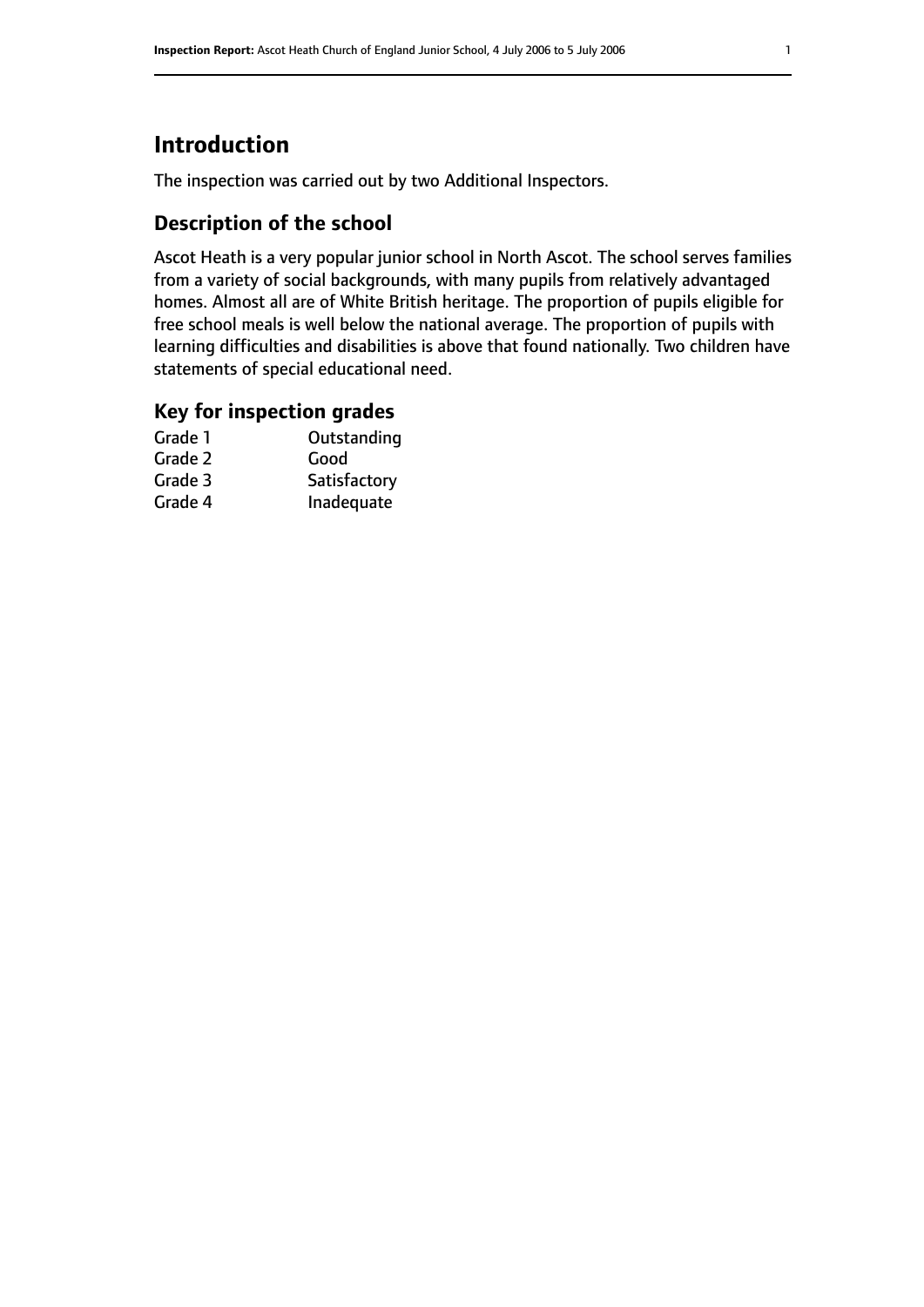# **Overall effectiveness of the school**

#### **Grade: 2**

Inspectors agree with the school's own evaluation of its effectiveness. This is a good and effective school with some outstanding features. It gives good value for money.

Almost all of parents and pupils hold their school in very high regard. Their views are fully justified. The quality of education, including teaching, is good. The teachers know how well their pupils are doing and are good at using what they know to ensure that they make good progress. Standards are high in English, mathematics and science. In information and communication technology (ICT) standards have improved since the last inspection but are not quite as high as in other subjects. The pupils' good behaviour and the high standard of their personal development contribute strongly to the very good climate for learning in all classes. Pupils are extremely well cared for and feel safe and happy. The leadership of the headteacher is very good. A highly committed staff team and the governing body give her very good support. Together, they have developed an accurate understanding of the school's strengths and weaknesses, and have devised a clear plan for the further improvement of the school. For example, the school has identified the need to upgrade the already satisfactory provision for ICT in order to raise standards further. The school has made good progress since its last inspection, and is well placed to develop further.

#### **What the school should do to improve further**

• Raise standards in ICT by improving provision and giving pupils more opportunities to extend their skills.

# **Achievement and standards**

#### **Grade: 2**

Standards are high in all classes. The school's performance in the national tests at the end of Year 6 is well above the national averages. Throughout the school, most pupils make good progress and are sustaining high levels of performance. This occurs because they are taught well, they are given challenging targets to achieve, and their rates of progress in meeting these targets are rigorously checked. This year's results, as yet unconfirmed, show a further increase in the proportion achieving the higher Level 5 in English and science.

All groups of pupils are achieving well, including those with learning difficulties and disabilities. At the time of the last inspection, standards in ICT were satisfactory and pupils were making satisfactory progress. Standards have improved, although they are not quite as high as those achieved in English, mathematics and science.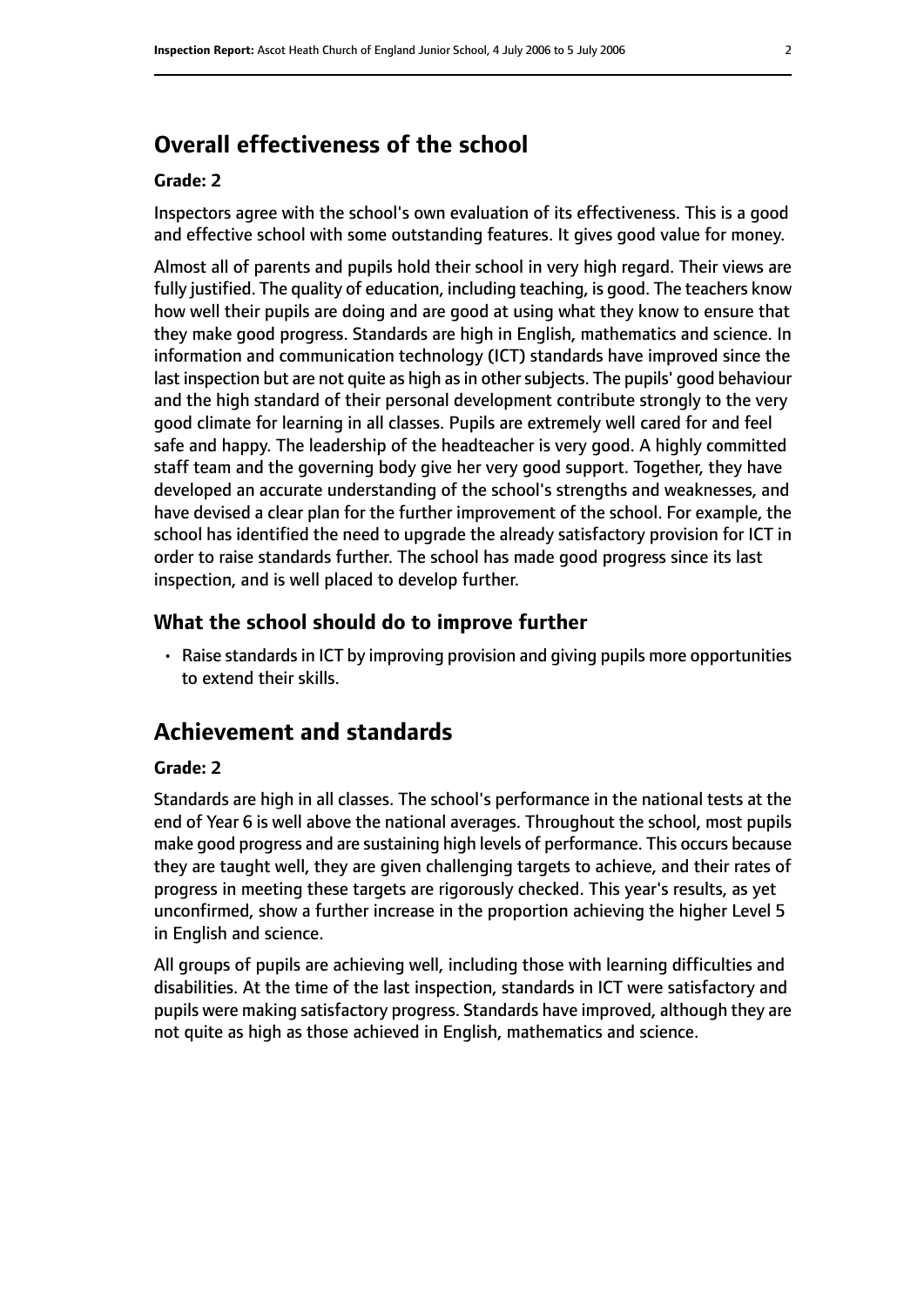#### **Personal development and well-being**

#### **Grade: 1**

Pupils' personal development, including spiritual, moral, social and cultural development is outstanding. Opportunities for reflection are built into the day and pupils develop a remarkable understanding of spirituality because of the sensitive support they are given by their teachers. Pupils are confident and happy. They value their school greatly and enjoy the many opportunities that it offers. Children say they, 'love school because teachers make learning fun'. They attend very regularly, enjoy being at school, show very positive attitudes to learning and behave well, which is further evidence that they are very happy at school.

Pupils think of school as a safe place to be and have confidence in knowing that they can ask an adult for help if they need it. They are well aware of the importance of healthy eating and staying fit. Pupils participate fully in games, physical education lessons and the good range of sports clubs the school offers. They contribute extremely well to community decisions through the school council. The pupils are very aware of how important it is to help others both in school and the wider community. For example, older pupils act as peer mediators at playtimes and buddies to the youngest children. The youngest children commented that, 'It was great to have a buddy to go to when we first started school'. They raise money for charities such as the Tsunami appeal, Heart Foundation and Child Brains Injury Trust. The high standards achieved in English, mathematics and science prepares them very well for future citizenship and life-long learning.

# **Quality of provision**

#### **Teaching and learning**

#### **Grade: 2**

Teaching is effective because teachers know pupils well, have high expectations of them and plan work that matches their individual needs and capabilities. Teachers have strong classroom management skills and are adept at creating a climate which is very conducive to learning. In most classes, teachers make lessons interesting and enjoyable through a variety of teaching styles and methods. Consequently, pupils achieve well.

Where teaching is particularly good, lessons are briskly paced and skilful questioning challenges pupils' understanding. The enjoyment of learning was plainly evident when one pupil exclaimed, 'Science is the best lesson'. However, occasionally teaching, although satisfactory, does not fully engage all pupils within the class because of the way learning is planned or managed, and then progress slows.

Assessment and the analysis of data are strong and the information is used well to identify individual pupil's targets for improvement. As a result pupils know what they need to do to improve. The termly assessment books, which provide examples of pupils'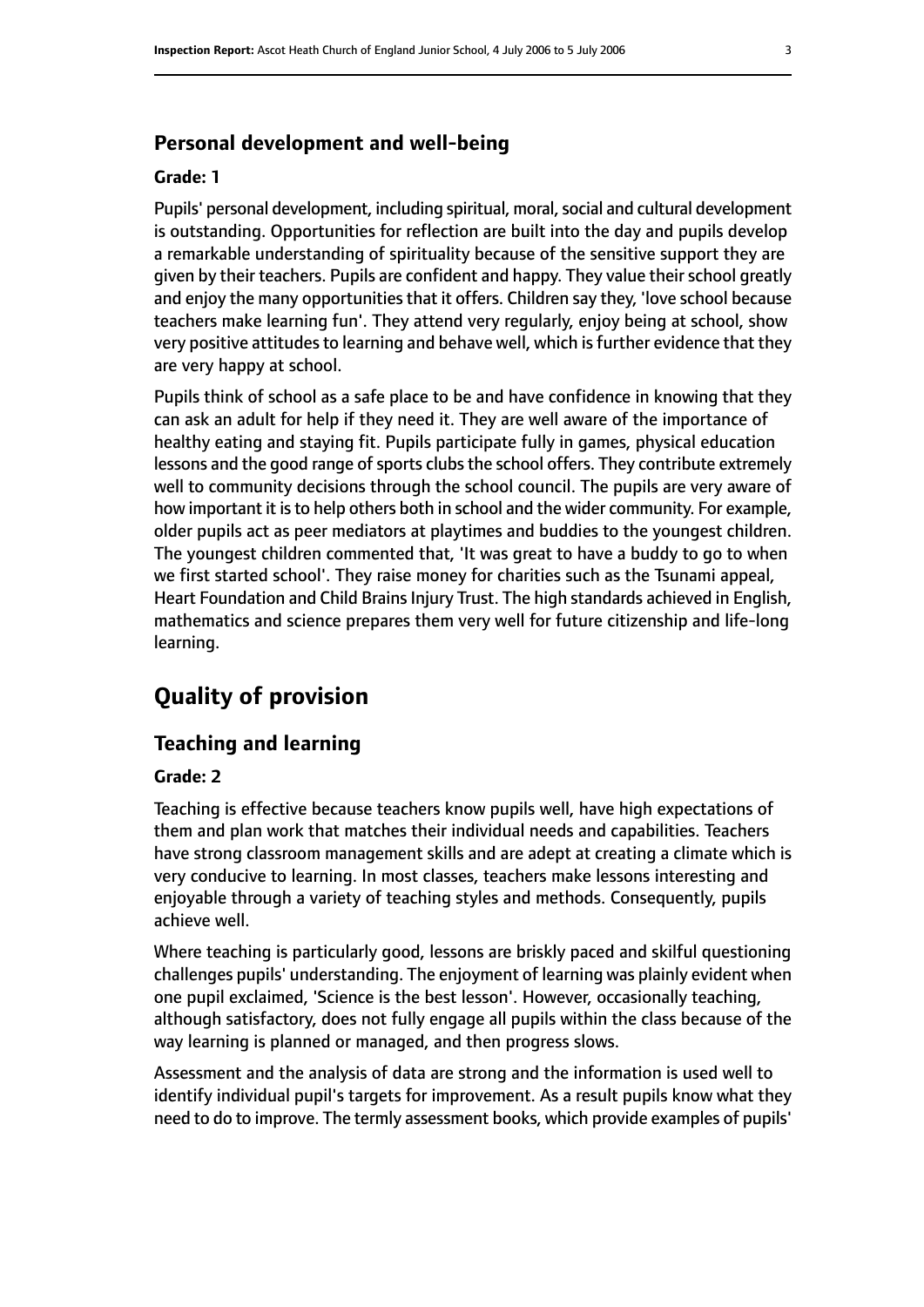work, are a valuable monitoring tool; not least for the pupils themselves who enjoy looking back over their own achievements.

#### **Curriculum and other activities**

#### **Grade: 2**

The school provides an interesting and stimulating curriculum, which is enriched by a good number and range of out-of-class activities. The planned curriculum provides effectively for the needs of all pupils, ranging from those with learning difficulties and disabilities to those who are high attainers. They have many opportunities to visit places of interest that support their learning. Pupils in Year 6 are given very good opportunities for independent research during their residential visit to Derbyshire. Annual theme weeks provide highlights that the pupils remember for a long time. For instance, a V.E. (Victory in Europe) Day street party allowed elderly people to talk with pupils about their war memories, the results of which have been archived as a resource for when pupils study 'Britain Since the 1930s' in the future.

Pupils' personal development is very well planned for through the school's personal, social and health education programme which effectively raises pupils' awareness of staying safe and keeping healthily. There is very good provision for the basic skills of literacy and numeracy. The pupils make use of ICT across the curriculum but there is scope to create more opportunities to extend their skills and raise standards further to match those achieved in English, mathematics and science. Interactive whiteboards are used effectively to enliven classroom discussions. The school has prioritised the upgrading of existing satisfactory provision in ICT in order to give pupils more opportunities to extend their skills.

#### **Care, guidance and support**

#### **Grade: 1**

Care, guidance and support are outstanding. The very high level of care and support given to pupils throughout the school contributes significantly to their enjoyment of school and their eagerness to learn. The most significant factors are the exceptionally high degree of teamwork, the professionalism of staff and the very good communications between the school, parents, governors and other agencies. The school has robust procedures for child protection and for assessing and dealing with risks. The importance the school gives to promoting a healthy lifestyle for pupils effectively shapes their attitudes to health, including food and physical activities. Parents are confident that pupils are safe and well cared for while in school. They were particularly complimentary of the way in which the school helped pupils following the recent death of a popular young teacher. The care for pupils with learning difficulties and disabilities is exceptionally strong. The parents speak highly of this, as one parent said, 'A true partnership exists between home and school'.

Assessment information is used very well by the school to set challenging personal targets for improvements. Teachers measure pupils' progress and the school keeps full records of the levels they have reached and those they should aim for.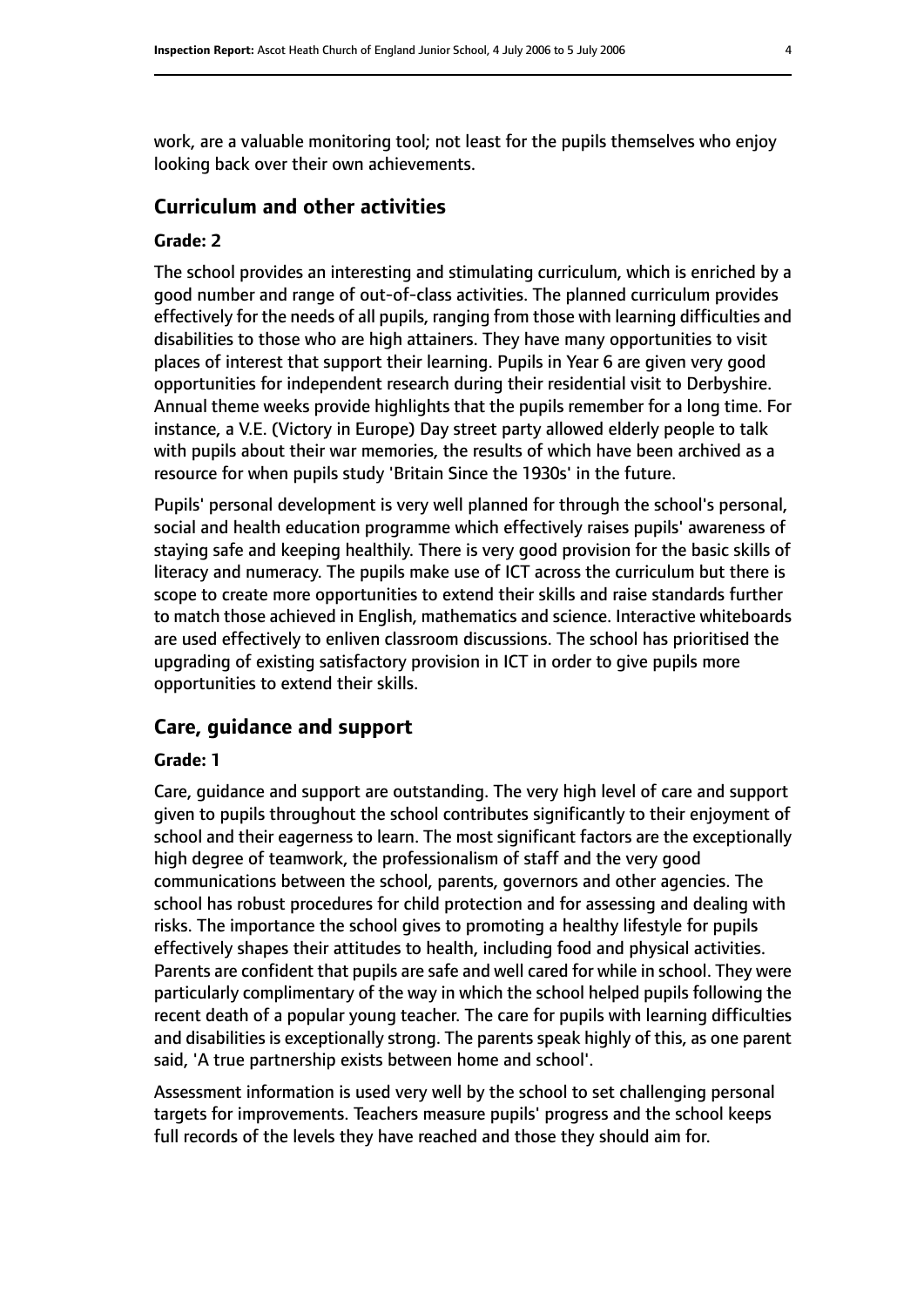# **Leadership and management**

#### **Grade: 2**

The headteacher is a very effective leader, and is supported well by her senior management team. She shows a strong determination to ensure that all pupils reach their potential. She has high expectations of what can be achieved, and these are consistently realised. The senior management team know the school very well and make very good use of information gathered through their regular monitoring to guide its development. The school self evaluation is of good quality, although judgements about personal development and care are too modest. Parents', carers' and pupils' views are sought and acted upon. The monitoring of teaching is equally robust. The outcomes are shared with teachers and used to inform staff training and curriculum development. Subject coordinators monitor their areas of responsibility well and use the information which they gather to make useful contributions to the school's improvement. The school is developing the skills of less experienced coordinators so they are able to monitor and promote good practice in their subjects.

The governing body is extremely good at supporting and challenging the school and in meeting its statutory responsibilities. It is very well organised and fulfils its responsibilities by means of an effective committee structure. Governors are very aware of the shortcomings of the accommodation and are discussing ways of extending the building within the limitations of the school budget. Staffing and resources for learning are well considered and their effectiveness appropriately evaluated. The many improvements since the last inspection provide ample evidence that the school has a good capacity to improve further.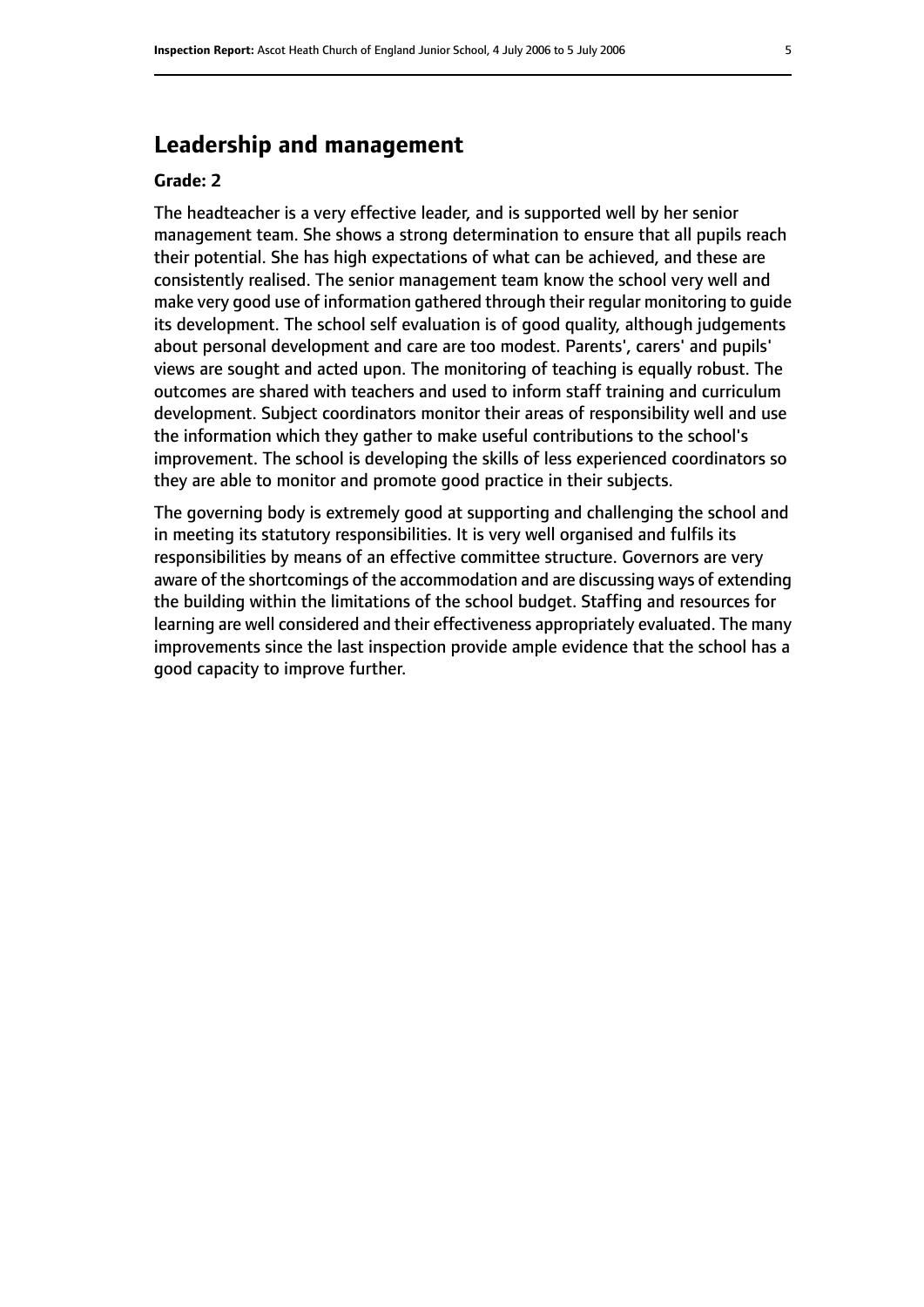**Any complaints about the inspection or the report should be made following the procedures set out inthe guidance 'Complaints about school inspection', whichis available from Ofsted's website: www.ofsted.gov.uk.**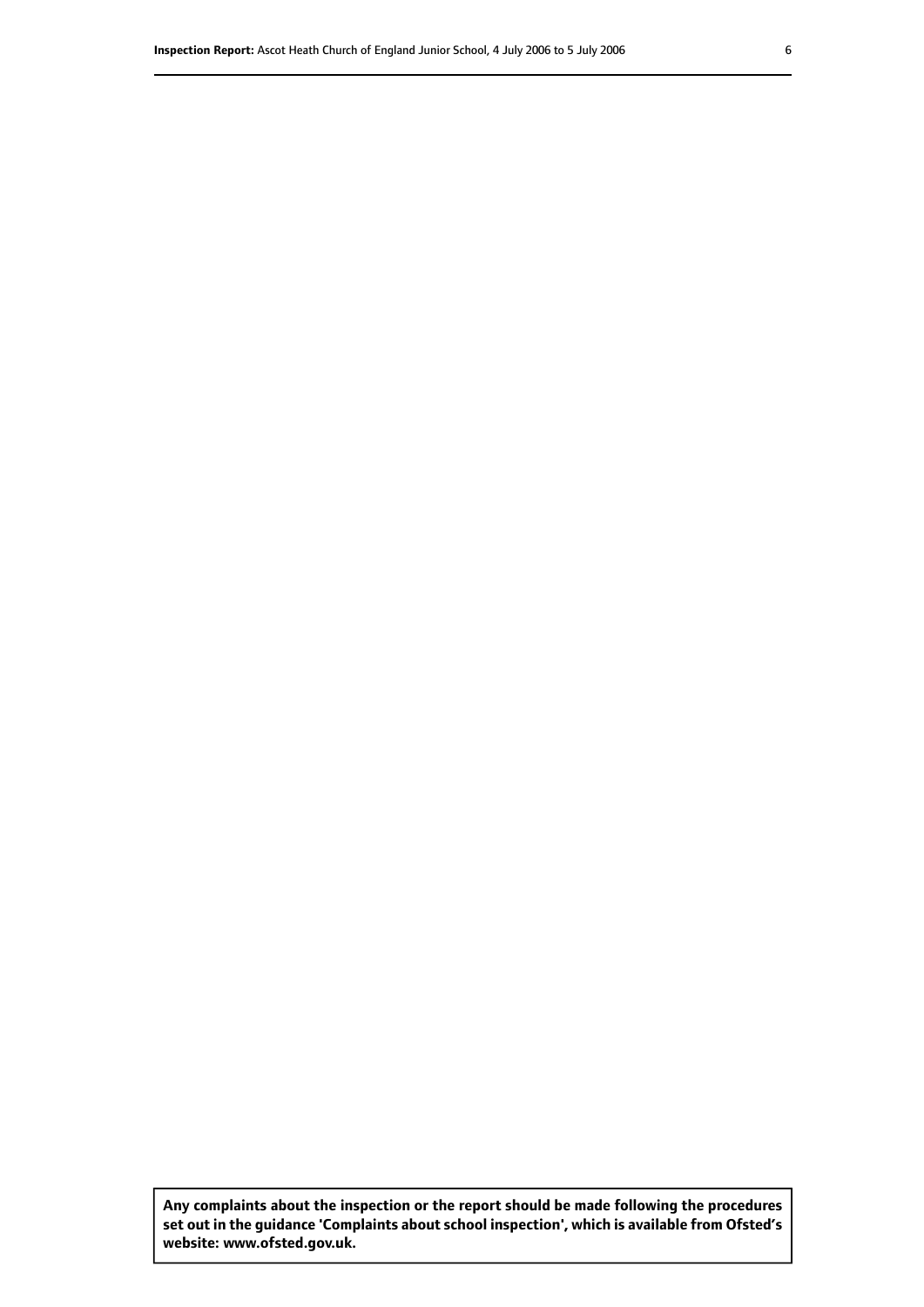# **Inspection judgements**

| Key to judgements: grade 1 is outstanding, grade 2 good, grade 3 | <b>School</b>  | $16-19$ |
|------------------------------------------------------------------|----------------|---------|
| satisfactory, and grade 4 inadequate                             | <b>Overall</b> |         |

#### **Overall effectiveness**

| How effective, efficient and inclusive is the provision of education,<br>integrated care and any extended services in meeting the needs of<br>learners? |     | <b>NA</b> |
|---------------------------------------------------------------------------------------------------------------------------------------------------------|-----|-----------|
| How well does the school work in partnership with others to promote<br>learners' well-being?                                                            |     | ΝA        |
| The quality and standards in foundation stage                                                                                                           | ΝA  | <b>NA</b> |
| The effectiveness of the school's self-evaluation                                                                                                       |     | ΝA        |
| The capacity to make any necessary improvements                                                                                                         | Yes | NА        |
| Effective steps have been taken to promote improvement since the last<br>inspection                                                                     | Yes | <b>NA</b> |

#### **Achievement and standards**

| How well do learners achieve?                                                                               | ΝA        |
|-------------------------------------------------------------------------------------------------------------|-----------|
| The standards <sup>1</sup> reached by learners                                                              | NА        |
| How well learners make progress, taking account of any significant variations<br>between groups of learners | <b>NA</b> |
| How well learners with learning difficulties and disabilities make progress                                 | <b>NA</b> |

#### **Personal development and well-being**

| How good is the overall personal development and well-being of the<br>learners?                                  | ΝA        |
|------------------------------------------------------------------------------------------------------------------|-----------|
| The extent of learners' spiritual, moral, social and cultural development                                        | <b>NA</b> |
| The behaviour of learners                                                                                        | <b>NA</b> |
| The attendance of learners                                                                                       | <b>NA</b> |
| How well learners enjoy their education                                                                          | <b>NA</b> |
| The extent to which learners adopt safe practices                                                                | <b>NA</b> |
| The extent to which learners adopt healthy lifestyles                                                            | <b>NA</b> |
| The extent to which learners make a positive contribution to the community                                       | <b>NA</b> |
| How well learners develop workplace and other skills that will contribute to<br>their future economic well-being | <b>NA</b> |

### **The quality of provision**

| How effective are teaching and learning in meeting the full range of<br>the learners' needs?          | ΝA |
|-------------------------------------------------------------------------------------------------------|----|
| How well do the curriculum and other activities meet the range of<br>needs and interests of learners? | ΝA |
| How well are learners cared for, guided and supported?                                                | NА |

 $^1$  Grade 1 - Exceptionally and consistently high; Grade 2 - Generally above average with none significantly below average; Grade 3 - Broadly average; Grade 4 - Exceptionally low.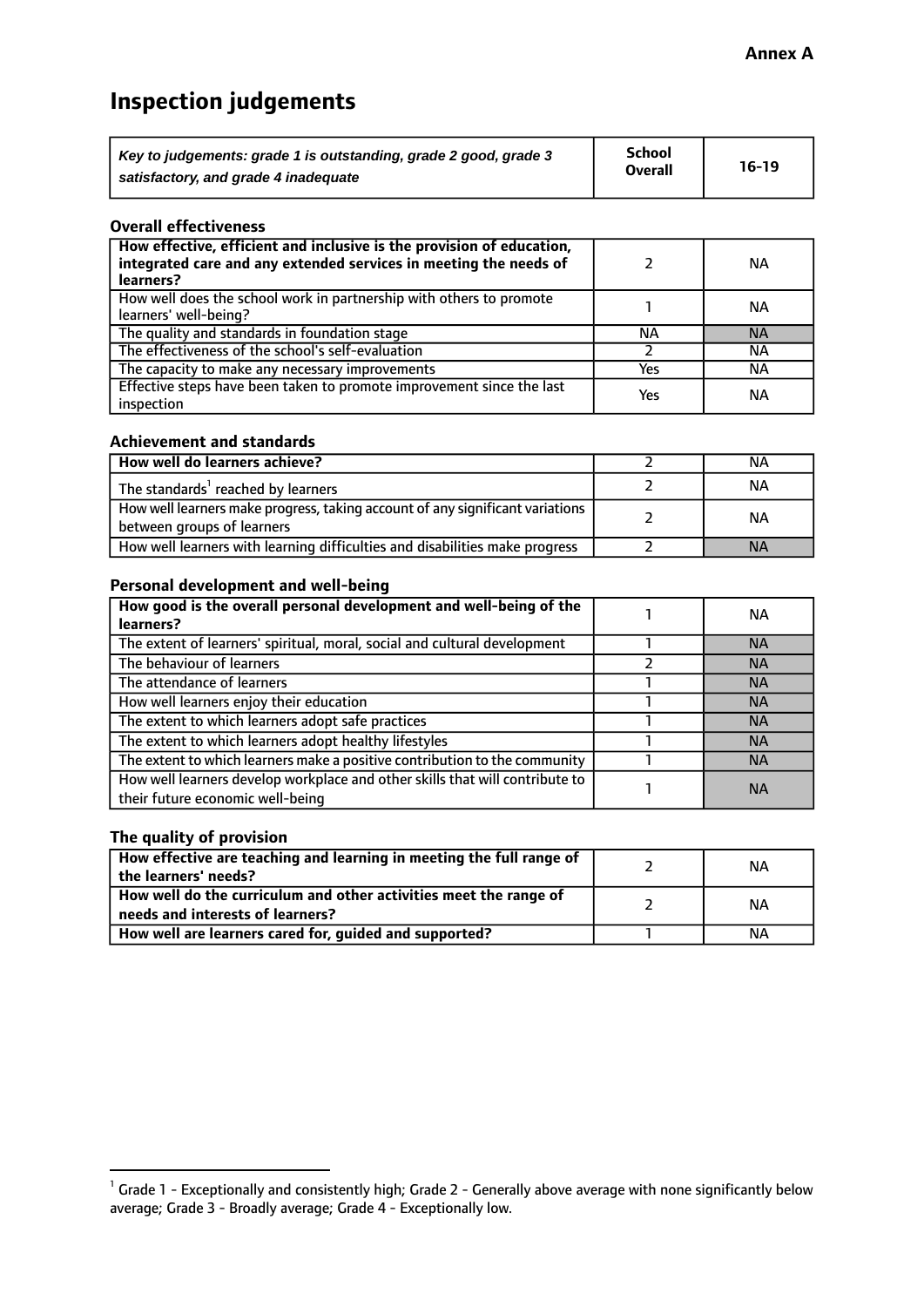# **Leadership and management**

| How effective are leadership and management in raising achievement<br>and supporting all learners?                                              |     | NA.       |
|-------------------------------------------------------------------------------------------------------------------------------------------------|-----|-----------|
| How effectively leaders and managers at all levels set clear direction leading<br>to improvement and promote high quality of care and education |     | <b>NA</b> |
| How effectively performance is monitored, evaluated and improved to meet<br>challenging targets, through quality assurance and self-review      |     | <b>NA</b> |
| How well equality of opportunity is promoted and discrimination tackled so<br>that all learners achieve as well as they can                     |     | <b>NA</b> |
| How effectively and efficiently resources are deployed to achieve value for<br>money                                                            |     | <b>NA</b> |
| The extent to which governors and other supervisory boards discharge their<br>responsibilities                                                  |     | <b>NA</b> |
| The adequacy and suitability of staff to ensure that learners are protected                                                                     | Yes | <b>NA</b> |

| The extent to which schools enable learners to be healthy                                     |            |  |
|-----------------------------------------------------------------------------------------------|------------|--|
| Learners are encouraged and enabled to eat and drink healthily                                | Yes        |  |
| Learners are encouraged and enabled to take regular exercise                                  | Yes        |  |
| Learners are discouraged from smoking and substance abuse                                     | <b>Yes</b> |  |
| Learners are educated about sexual health                                                     | <b>Yes</b> |  |
| The extent to which providers ensure that learners stay safe                                  |            |  |
| Procedures for safequarding learners meet current government requirements                     | Yes        |  |
| Risk assessment procedures and related staff training are in place                            | Yes        |  |
| Action is taken to reduce anti-social behaviour, such as bullying and racism                  | Yes        |  |
| Learners are taught about key risks and how to deal with them                                 | <b>Yes</b> |  |
| The extent to which learners make a positive contribution                                     |            |  |
| Learners are helped to develop stable, positive relationships                                 | Yes        |  |
| Learners, individually and collectively, participate in making decisions that affect them     | Yes        |  |
| Learners are encouraged to initiate, participate in and manage activities in school and the   |            |  |
| wider community                                                                               | <b>Yes</b> |  |
| The extent to which schools enable learners to achieve economic well-being                    |            |  |
| There is provision to promote learners' basic skills                                          | Yes        |  |
| Learners have opportunities to develop enterprise skills and work in teams                    | <b>Yes</b> |  |
| Careers education and guidance is provided to all learners in key stage 3 and 4 and the sixth | <b>NA</b>  |  |
| form                                                                                          |            |  |
| Education for all learners aged 14-19 provides an understanding of employment and the         | NА         |  |
| economy                                                                                       |            |  |